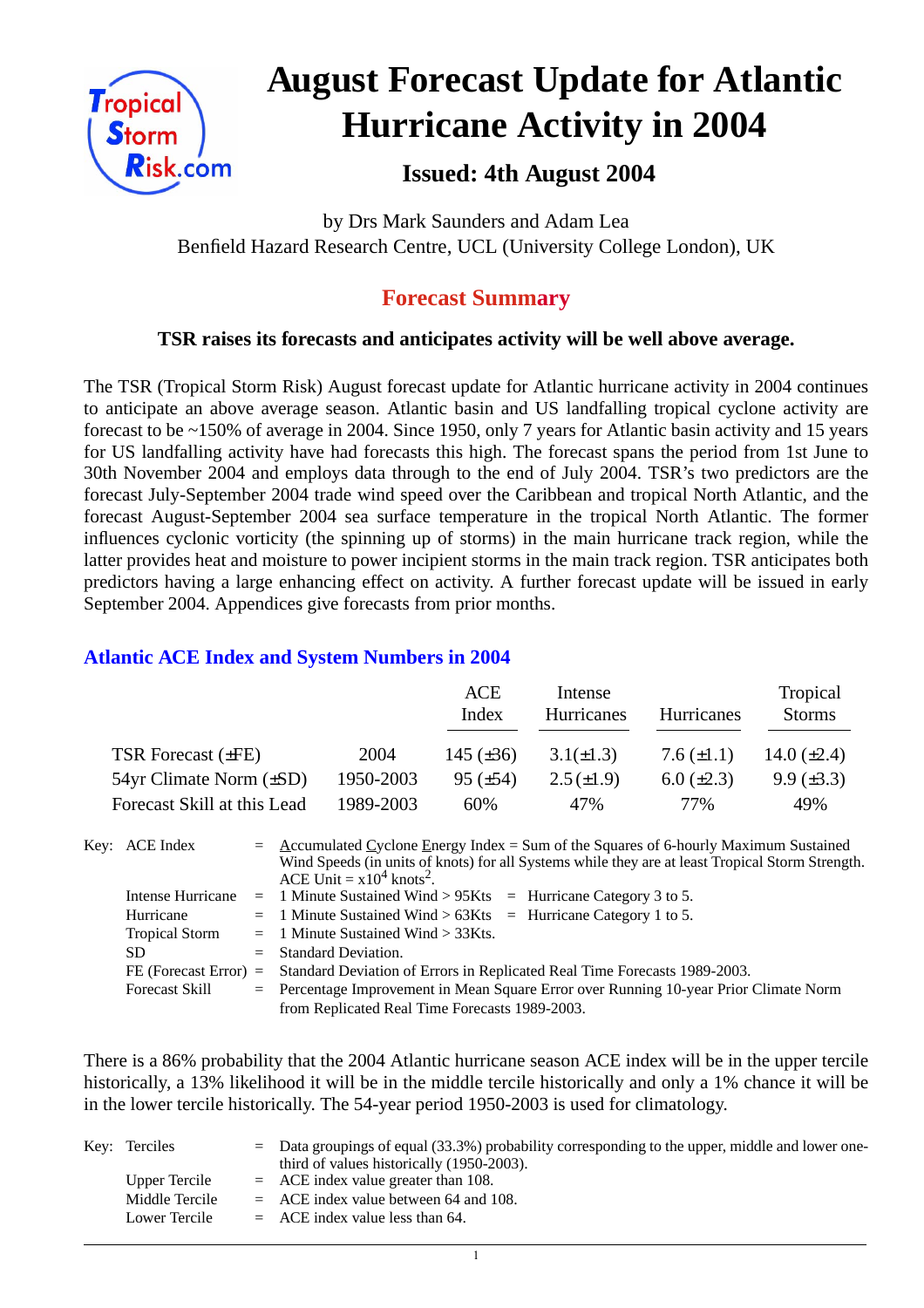#### **ACE Index & Numbers Forming in the MDR, Caribbean Sea and Gulf of Mexico in 2004**

|                                |           | ACE<br>Index   | Intense<br><b>Hurricanes</b> | <b>Hurricanes</b> | Tropical<br><b>Storms</b> |
|--------------------------------|-----------|----------------|------------------------------|-------------------|---------------------------|
| <b>TSR Forecast (±FE)</b>      | 2004      | 129 $(\pm 42)$ | $3.1(\pm 1.3)$               | 5.9 $(\pm 1.7)$   | 10.4 $(\pm 2.5)$          |
| $54yr$ Climate Norm $(\pm SD)$ | 1950-2003 | 73 $(\pm 55)$  | $2.2 (\pm 1.8)$              | 4.1 $(\pm 2.4)$   | 6.8 $(\pm 3.2)$           |
| Forecast Skill at this Lead    | 1989-2003 | 52%            | 50%                          | 64%               | 58%                       |

The Atlantic hurricane Main Development Region (MDR) is the region  $10^{\circ}N - 20^{\circ}N$ ,  $20^{\circ}W - 60^{\circ}W$ between the Cape Verde Islands and the Caribbean Lesser Antilles. A storm is defined as having formed within this region if it reached at least tropical depression status while in the area.

There is a 88% probability that in 2004 the MDR, Caribbean Sea and Gulf of Mexico ACE index will be in the upper tercile historically (defined as an ACE index value >79), a 11% likelihood it will be in the middle tercile historically (defined as an ACE index value between 33 and 79) and only a 1% chance it will be in the lower tercile historically (defined as an ACE index value <33). The 54-year period 1950-2003 is used for climatology.

#### **USA Landfalling ACE Index and Numbers in 2004**

|                             |           | ACE<br>Index      | Hurricanes        | Tropical<br><b>Storms</b> |
|-----------------------------|-----------|-------------------|-------------------|---------------------------|
| TSR Forecast $(\pm FE)$     | 2004      | 3.1 $(\pm 1.4)$   | $2.0 \ (\pm 0.9)$ | 4.2 $(\pm 1.7)$           |
| Average $(\pm SD)$          | 1950-2003 | $2.2 \ (\pm 2.0)$ | $1.4 \ (\pm 1.2)$ | $3.0 (\pm 1.9)$           |
| Forecast Skill at this Lead | 1989-2003 | 26%               | 27%               | 15%                       |

| Key: ACE Index                  | $=$ Accumulated Cyclone Energy Index $=$ Sum of the Squares of hourly Maximum                                            |
|---------------------------------|--------------------------------------------------------------------------------------------------------------------------|
|                                 | Sustained Wind Speeds (in units of knots) for all Systems while they are at least                                        |
|                                 | Tropical Storm Strength and over the USA Mainland (reduced by a factor of 6).<br>ACE Unit = $x10^4$ knots <sup>2</sup> . |
| <b>Landfall Strike Category</b> | $=$ Maximum 1 Minute Sustained Wind of Storm Coming Within 30km of Land.                                                 |
| USA Mainland                    | $=$ Brownsville (Texas) to Maine.                                                                                        |

USA landfalling intense hurricanes are not forecast since we have no skill at any lead.

There is a 70% probability that in 2004 the USA landfalling ACE index will be in the upper tercile historically (defined as a USA ACE index  $>2.40$ ), a 25% likelihood it will be in the middle tercile historically (defined as a USA ACE index value between 0.90 and 2.40) and only a 5% chance it will be in the lower tercile historically (defined as a USA ACE index value <0.90). The 54-year period 1950-2003 is used for climatology.

#### **Caribbean Lesser Antilles Landfalling Numbers in 2004**

|                                 |                                                                                                                                                                                                                                                                                                                                                    | <b>ACE</b><br>Index                                                  | Intense<br>Hurricanes | <b>Hurricanes</b> | Tropical<br><b>Storms</b> |
|---------------------------------|----------------------------------------------------------------------------------------------------------------------------------------------------------------------------------------------------------------------------------------------------------------------------------------------------------------------------------------------------|----------------------------------------------------------------------|-----------------------|-------------------|---------------------------|
| <b>TSR Forecast (±FE)</b>       | 2004                                                                                                                                                                                                                                                                                                                                               | $2.6 (\pm 2.1)$                                                      | $0.4~(\pm 0.4)$       | $0.8 (\pm 0.5)$   | $1.8 (\pm 0.8)$           |
| $54yr$ Climate Norm $(\pm SD)$  | 1950-2003                                                                                                                                                                                                                                                                                                                                          | 1.4 $(\pm 2.1)$                                                      | $0.2 \ (\pm 0.5)$     | $0.4~(\pm 0.7)$   | 1.1 $(\pm 1.0)$           |
| Forecast Skill at this Lead     | 1989-2003                                                                                                                                                                                                                                                                                                                                          | 38%                                                                  | 36%                   | 50%               | 44%                       |
| Key: ACE Index                  | $=$ Accumulated Cyclone Energy Index = Sum of the Squares of hourly Maximum<br>Sustained Wind Speeds (in units of knots) for all Systems while they are at least<br>Tropical Storm Strength and within the boxed region $(10^{\circ}N-18^{\circ}N,60^{\circ}W-63^{\circ}W)$<br>(reduced by a factor of 6). ACE Unit = $x10^4$ knots <sup>2</sup> . |                                                                      |                       |                   |                           |
| Landfall Strike Category<br>$=$ |                                                                                                                                                                                                                                                                                                                                                    | Maximum 1 Minute Sustained Wind of Storm Coming Within 30km of Land. |                       |                   |                           |

Lesser Antilles = Island Arc from Anguilla to Trinidad Inclusive.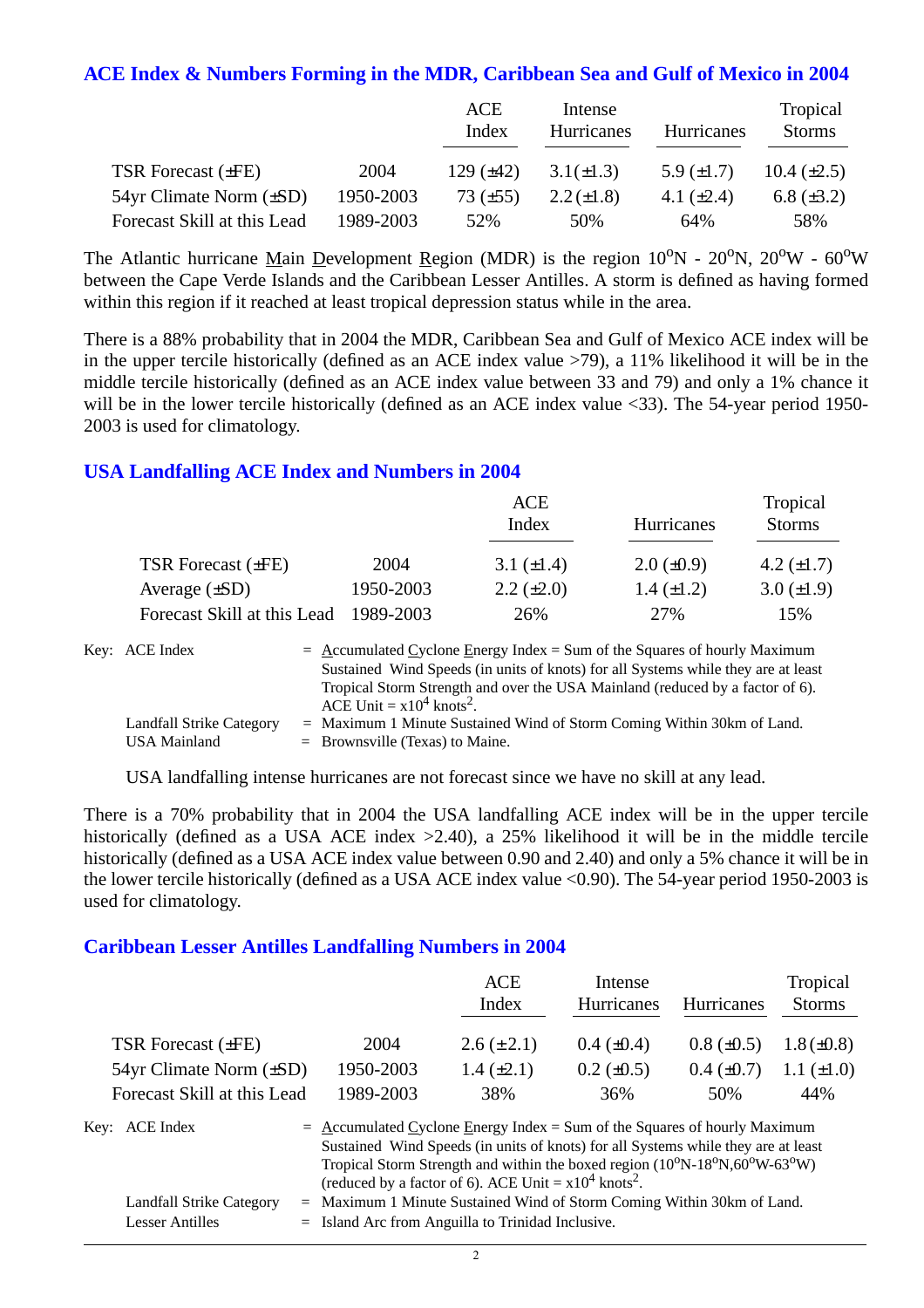#### **Key Predictors for 2004**

The key factors behind the TSR forecast for an above-average hurricane season in 2004 are the anticipated large enhancing effect of July-September forecast trade winds at 925mb height over the Caribbean Sea and tropical North Atlantic region  $(7.5^{\circ}N - 17.5^{\circ}N, 30^{\circ}W - 100^{\circ}W)$ , and of August-September forecast sea surface temperature for the Atlantic MDR  $(10^{\circ}N - 20^{\circ}N, 20^{\circ}W - 60^{\circ}W)$ . The current forecast anomalies (1974-2003 climatology) for these predictors are  $0.73\pm0.44$  ms<sup>-1</sup> (up from last month's value of  $0.25\pm0.45$  ms<sup>-1</sup>) and  $0.29\pm0.13^{\circ}$ C (up from last month's value of  $0.18\pm0.16^{\circ}$ C) respectively. The corresponding forecast skills for these predictors at this lead are 71% and 84%.

#### **Further Information and Next Forecast**

Further information on the TSR forecast methodology, the TSR replicated real-time hindcast skill as a function of lead time, and on TSR in general, may be obtained either from the TSR web site (*http:// tropicalstormrisk.com*) or from the 'Extended Range Forecast for Atlantic Hurricane Activity in 2002' document issued on the 23rd November 2001. The final TSR monthly forecast update for the 2004 Atlantic hurricane season will be issued on the 6th September 2004.

#### **Appendix - Predictions from Previous Months**

| <b>Atlantic ACE Index and System Numbers 2004</b> |             |                     |                                    |                 |                       |  |  |
|---------------------------------------------------|-------------|---------------------|------------------------------------|-----------------|-----------------------|--|--|
|                                                   |             | <b>ACE</b><br>Index | Named<br>Tropical<br><b>Storms</b> | Hurricanes      | Intense<br>Hurricanes |  |  |
| Average Number $(\pm SD)$ (1950-2003)             |             | $95 (\pm 54)$       | $9.9 \ (\pm 3.3)$                  | 6.0 $(\pm 2.3)$ | $2.5 \ (\pm 1.9)$     |  |  |
|                                                   | 4 Aug 2004  | 145 $(\pm 36)$      | 14.0 $(\pm 2.4)$                   | 7.6 $(\pm 1.1)$ | 3.1 $(\pm 1.3)$       |  |  |
|                                                   | 5 Jul 2004  | $114 (\pm 35)$      | $12.3 \ (\pm 2.4)$                 | 6.6 $(\pm 1.3)$ | $2.6 (\pm 1.4)$       |  |  |
|                                                   | 4 Jun 2004  | 101 $(\pm 34)$      | $11.7 (\pm 2.1)$                   | 6.1 $(\pm 1.5)$ | $2.4 \ (\pm 1.3)$     |  |  |
|                                                   | 11 May 2004 | $120 (\pm 40)$      | $12.6 \, (\pm 2.6)$                | 6.8 $(\pm 1.8)$ | $2.7 \ (\pm 1.3)$     |  |  |
| TSR Forecasts (±FE)                               | 6 Apr 2004  | $128 (\pm 50)$      | 13.1 $(\pm 3.2)$                   | 7.2 $(\pm 2.1)$ | $2.9 \ (\pm 1.5)$     |  |  |
|                                                   | 5 Mar 2004  | $122 (\pm 53)$      | 12.8 $(\pm 3.6)$                   | $7.0 (\pm 2.4)$ | $2.8 (\pm 1.5)$       |  |  |
|                                                   | 5 Feb 2004  | 139 $(\pm 53)$      | 13.7 $(\pm 3.5)$                   | 7.6 $(\pm 2.4)$ | 3.1 $(\pm 1.5)$       |  |  |
|                                                   | 6 Jan 2004  | 132 $(\pm 59)$      | 13.3 $(\pm 3.9)$                   | 7.2 $(\pm 2.6)$ | $2.9 \ (\pm 1.6)$     |  |  |
|                                                   | 5 Dec 2003  | 132 $(\pm 59)$      | $13.0 (\pm 4.0)$                   | 7.2 $(\pm 2.7)$ | $2.9 \ (\pm 1.6)$     |  |  |
|                                                   | 28 May 2004 |                     | 14                                 | 8               | 3                     |  |  |
| <b>Gray Forecasts</b>                             | 2 Apr 2004  |                     | 14                                 | 8               | 3                     |  |  |
|                                                   | 5 Dec 2003  |                     | 13                                 | 7               | 3                     |  |  |
| <b>NOAA</b> Forecast                              | 17 May 2004 | 88-140              | $12 - 15$                          | $6 - 8$         | $2 - 4$               |  |  |
| Meteorological Insti-                             | 1 Aug 2004  |                     | 13                                 | 7               |                       |  |  |
| tute, Cuba Forecasts                              | 2 May 2004  |                     | 13                                 | 7               |                       |  |  |

#### **1. Atlantic ACE Index and System Numbers**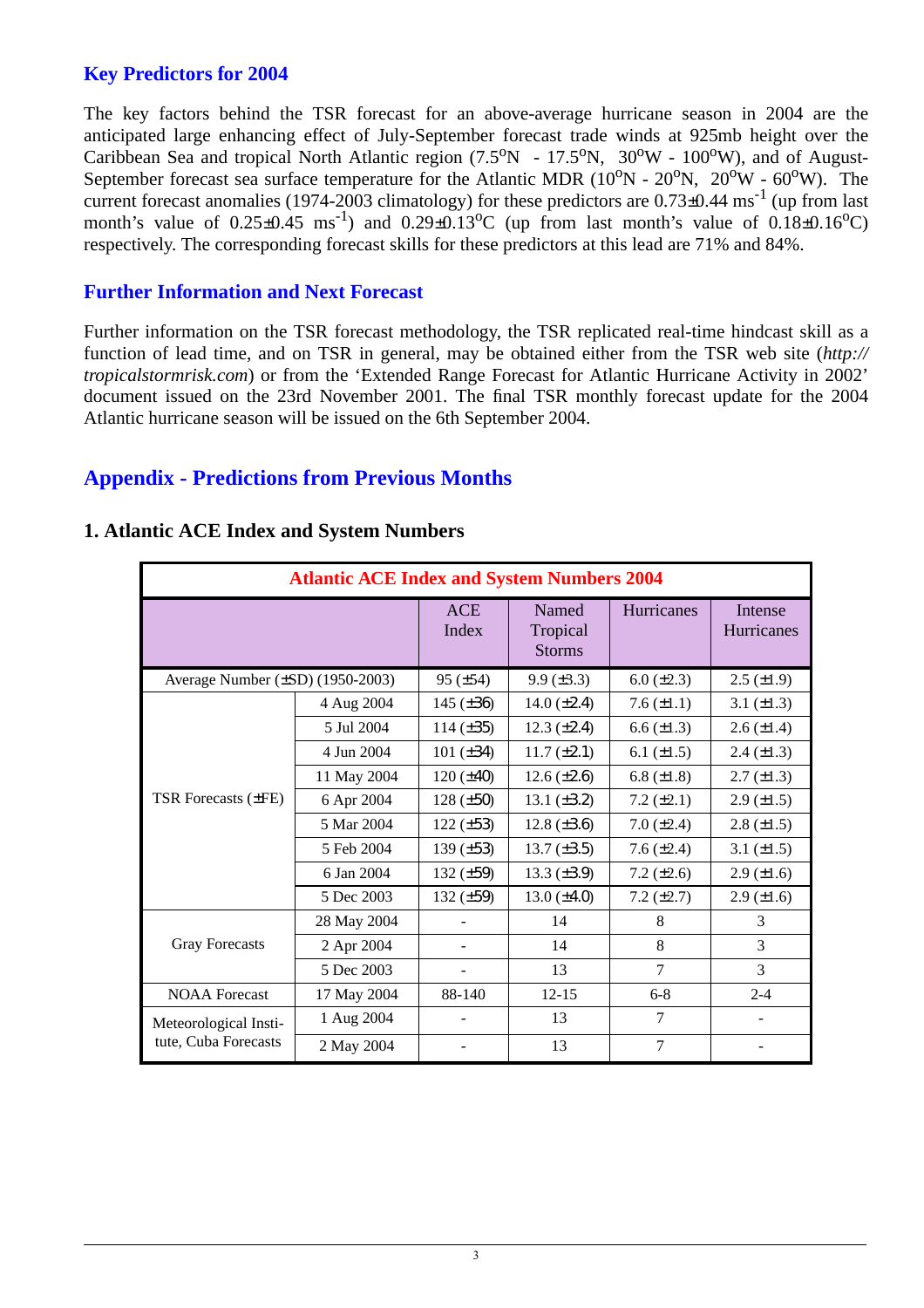# **2. MDR, Caribbean Sea and Gulf of Mexico ACE Index and Numbers**

| <b>MDR, Caribbean Sea and Gulf of Mexico ACE Index and Numbers 2004</b> |                     |                                    |                    |                              |                   |  |  |
|-------------------------------------------------------------------------|---------------------|------------------------------------|--------------------|------------------------------|-------------------|--|--|
|                                                                         | <b>ACE</b><br>Index | Named<br>Tropical<br><b>Storms</b> | <b>Hurricanes</b>  | Intense<br><b>Hurricanes</b> |                   |  |  |
| Average Number $(\pm SD)$ (1950-2003)                                   |                     | $73 (\pm 55)$                      | 6.8 $(\pm 3.1)$    | 4.1 $(\pm 2.4)$              | $2.2 \ (\pm 1.8)$ |  |  |
|                                                                         | 4 Aug 2004          | 129 $(\pm 42)$                     | $10.4 \ (\pm 2.5)$ | 5.9 $(\pm 1.7)$              | 3.1 $(\pm 1.3)$   |  |  |
|                                                                         | 5 Jul 2004          | $97 (\pm 39)$                      | $8.7 \ (\pm 2.3)$  | 4.9 $(\pm 1.6)$              | $2.6 \ (\pm 1.4)$ |  |  |
|                                                                         | 4 Jun 2004          | $85 (\pm 37)$                      | $8.1 (\pm 2.5)$    | 4.4 $(\pm 1.7)$              | $2.4 \ (\pm 1.3)$ |  |  |
|                                                                         | 11 May 2004         | 103 $(\pm 42)$                     | $9.0 \ (\pm 2.8)$  | 5.1 $(\pm 2.0)$              | $2.7 \ (\pm 1.3)$ |  |  |
| TSR Forecasts (±FE)                                                     | 6 Apr 2004          | $112 (\pm 53)$                     | $9.5 \ (\pm 3.4)$  | 5.5 $(\pm 2.4)$              | $2.9 \ (\pm 1.6)$ |  |  |
|                                                                         | 5 Mar 2004          | $106 (\pm 57)$                     | $9.2 (\pm 3.9)$    | 5.3 $(\pm 2.6)$              | $2.8 (\pm 1.6)$   |  |  |
|                                                                         | 5 Feb 2004          | $123 (\pm 57)$                     | 10.1 $(\pm 3.8)$   | 5.9 $(\pm 2.6)$              | 3.1 $(\pm 1.6)$   |  |  |
|                                                                         | 6 Jan 2004          | 115 $(\pm 62)$                     | $9.7 (\pm 4.1)$    | 5.5 $(\pm 2.8)$              | $2.9 \ (\pm 1.7)$ |  |  |
|                                                                         | 5 Dec 2003          | 115 $(\pm 63)$                     | $9.5 \ (\pm 4.2)$  | 5.5 $(\pm 2.8)$              | $2.9 \ (\pm 1.7)$ |  |  |

# **3. US Landfalling Numbers**

| <b>US Landfalling Numbers 2004</b>    |                     |                                    |                    |                   |  |  |  |
|---------------------------------------|---------------------|------------------------------------|--------------------|-------------------|--|--|--|
|                                       | <b>ACE</b><br>Index | Named<br>Tropical<br><b>Storms</b> | Hurricanes         |                   |  |  |  |
| Average Number $(\pm SD)$ (1950-2003) |                     | $2.2 \ (\pm 2.0)$                  | $3.0 \ (\pm 1.9)$  | $1.4 (\pm 1.2)$   |  |  |  |
|                                       | 4 Aug 2004          | 3.1 $(\pm 1.4)$                    | 4.2 $(\pm 1.7)$    | $2.0 \ (\pm 0.9)$ |  |  |  |
|                                       | 5 Jul 2004          | $2.6 \ (\pm 1.3)$                  | $3.6 \, (\pm 1.7)$ | $1.6 \ (\pm 0.9)$ |  |  |  |
|                                       | 4 Jun 2004          | $2.4 \ (\pm 1.2)$                  | $3.4 \ (\pm 1.7)$  | $1.5 \ (\pm 0.9)$ |  |  |  |
|                                       | 11 May 2004         | $2.8 \ (\pm 1.2)$                  | $3.8 \ (\pm 1.7)$  | $1.7 \ (\pm 0.9)$ |  |  |  |
| <b>TSR Forecasts (±FE)</b>            | 6 Apr 2004          | $3.0 \ (\pm 1.3)$                  | $3.9 \ (\pm 1.7)$  | $1.8 (\pm 1.0)$   |  |  |  |
|                                       | 5 Mar 2004          | $2.9 \ (\pm 1.3)$                  | 3.8 $(\pm 1.7)$    | $1.7 (\pm 1.0)$   |  |  |  |
|                                       | 5 Feb 2004          | $3.3 \ (\pm 1.3)$                  | 4.1 $(\pm 1.7)$    | $1.9 \ (\pm 0.9)$ |  |  |  |
|                                       | 6 Jan 2004          | 3.1 $(\pm 1.4)$                    | $3.9 \ (\pm 1.9)$  | $1.7 (\pm 1.1)$   |  |  |  |
|                                       | 5 Dec 2003          | 3.1 $(\pm 1.4)$                    | $3.9 \ (\pm 1.9)$  | $1.7 (\pm 1.1)$   |  |  |  |